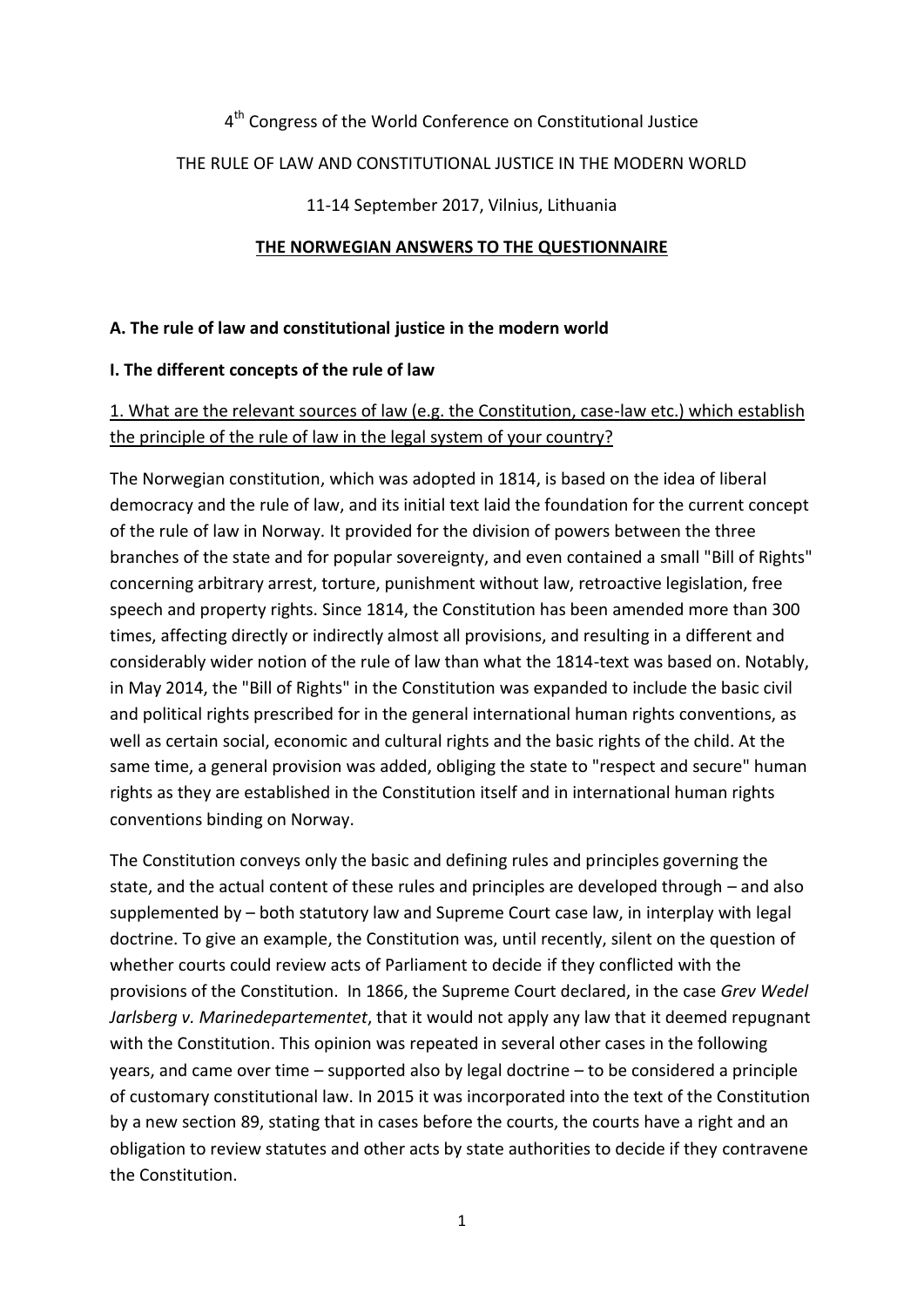Accordingly, the Norwegian concept of the rule of law is founded – in its core – on the Constitution, which is a living instrument that is continuously interpreted, developed and complemented by statutory law, case law and legal doctrine.

## 2. How is the principle of the rule of law interpreted in your country? Are there different concepts of the rule of law: formal, substantive or other?

There is no official or fixed conception of the rule of law in Norwegian jurisdiction, and it is a futile exercise to give a precise description of its content, *inter alia* because the term is awarded different qualities depending on whether it is used in an historical, philosophical or legal context. Scientific accounts, however, commonly define the rule of law by four basic principles: (**1**) the state is founded on and bound by rules of law, and is accountable to rules of law in the exercise of all its powers over the citizens, (**2**) the principle of division of powers; the collective authority of the state is separated between the legislative, the executive and the judiciary branch, which are independent of each other, (**3**) the principle of popular sovereignty/democracy; burdens on the citizens are imposed only by the citizens themselves by way of a democratically elected legislative assembly, and (**4**) the state shall respect and secure fundamental rights.

The latter, which today is an undisputed and constitutionally established part of the rule of law in Norway, entails that our legal order is based on a substantive concept of the rule of law. Furthermore, it is commonly accepted that the rule of law in Norwegian jurisdiction includes also protection of human dignity and social rights, such as welfare, material equality etc., i.e. the most extensive version of the rule of law according to international legal theory on the subject.

# 3. Are there specific fields of law in which your court ensures respect for the rule of law (e.g. criminal law, electoral law etc.)?

The Supreme Court of Norway is a general court, and its jurisdiction comprises all fields of the law, including administrative and criminal law. The court does, by its very nature and constitutionally assigned role, ensure respect for the rule of law in all cases before it, most evidently so, in criminal cases. The rule of law is further more a core principle in public law cases, more specifically where the case regards the validity of an administrative decision imposing a duty or a burden on one or more individuals.

The Supreme Court only handles cases brought before it by one of the parties. It can neither render opinions on legal matters nor scrutinize the constitutionality of a legal act unless these issues arise in a specific case brought before it in an appeal.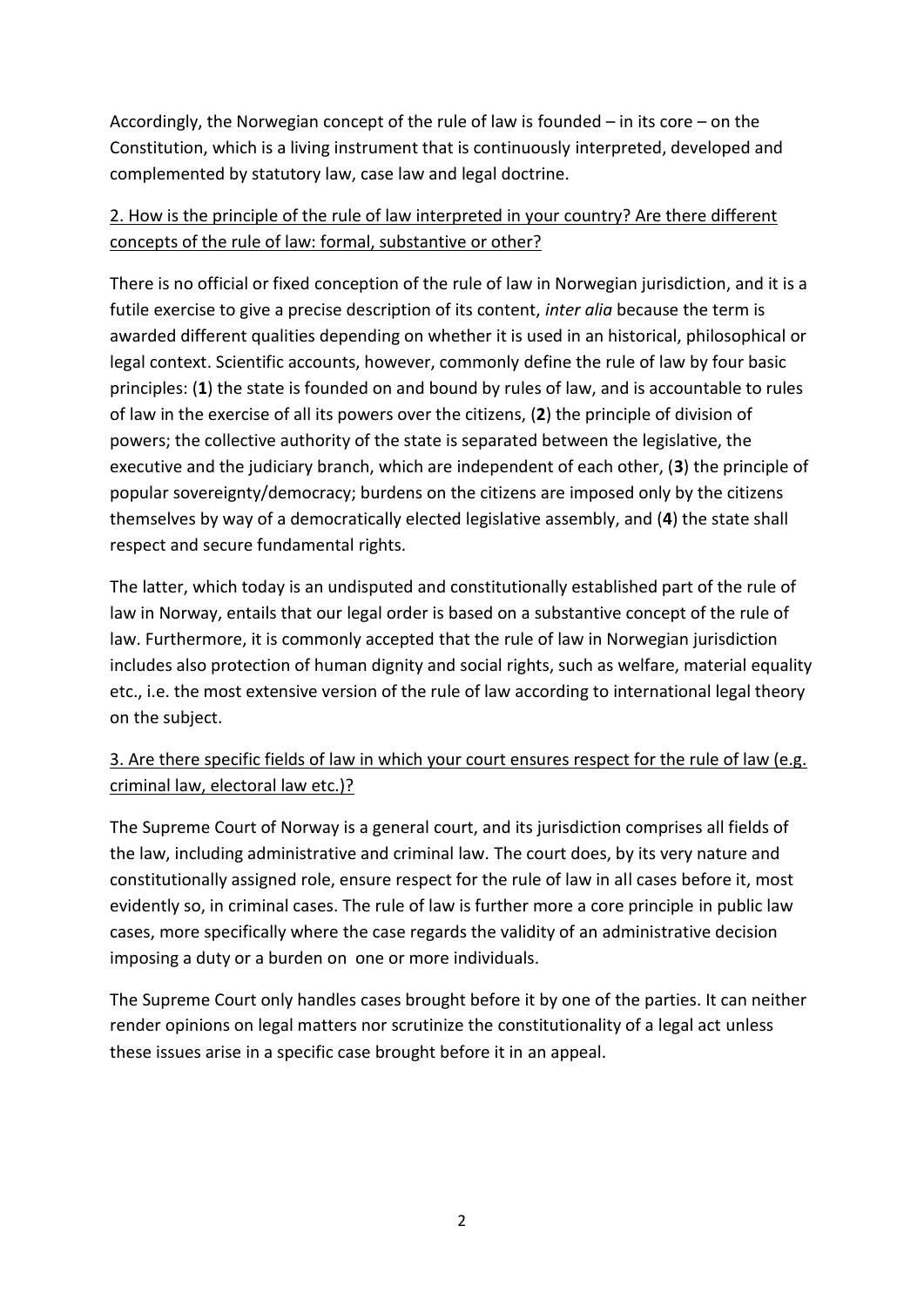4. Is there case law on the content of the principle of the rule of law? What are the core elements of this principle according to the case law. Please provide relevant examples from case law.

As mentioned above under question 2, there is no official or fixed definition of the rule of law governing the Norwegian state, neither in the case law of the Supreme Court nor in any other relevant source of law. The core principles described under question 2, emanate from the provisions of the Constitution, as well as the legal tradition and values embodied in it, and are structured as such mainly in theoretical expositions pertaining to legal and political science.

Based on the substantive conception of the rule of law described above, the Supreme Court is the predominant guardian that all governmental intervention in the private sphere is in accordance with the law and fundamental rights, and the court enforces the prevailing requirements under the rule of law in all cases that come before it. The Supreme Court has never, however, purported to give an authoritative definition or exhaustive list of the elements constituting the rule of law in Norway.

## 5. Has the concept of the rule of law changed over time in case law in your country? If so, please describe these changes referring to examples.

The law as an institution in society and a part of the Constitution has undergone extensive changes over the past 200 years, concurrently with contemporary social demands. Norway has, in essence, developed from a liberal constitutional state ensuring "law and order", into a social welfare state which sees it as its task to actively provide for the well being of its citizens. In terms of the legal system, this process can be described as the law constituting a modern society, which in turn has constituted an autonomous and independent legal system. Accordingly, society has become increasingly "legalized"<sup>1</sup> and the legal system – in particular the courts – correspondingly more powerful at the expense of the legislative and the executive branch. The rule of law, originally a formal and institutional concept referring to the foundation for and limits on the state's use of its powers, has thus evolved into a substantive conception, including also a broad set of, if not rights *per se*, at least values and standards intended to safeguard the autonomy of the individual.

The courts have played a significant part in this process, *inter alia* by developing the doctrine of constitutional review, cf. questions 1 and 10, and the principles determining the impact of international law in Norwegian jurisdiction, cf. questions 6 and 9. Changes to the effect described above, however, are not driven by the courts on a case-by-case basis, but by the legal system as a whole in response to societal trends and demands.

1

 $1$  In Norwegian: "rettsliggjort" – the term refers to the fact that the law has expanded into all areas of society and become more detailed, specialized and focused on individual rights and freedoms.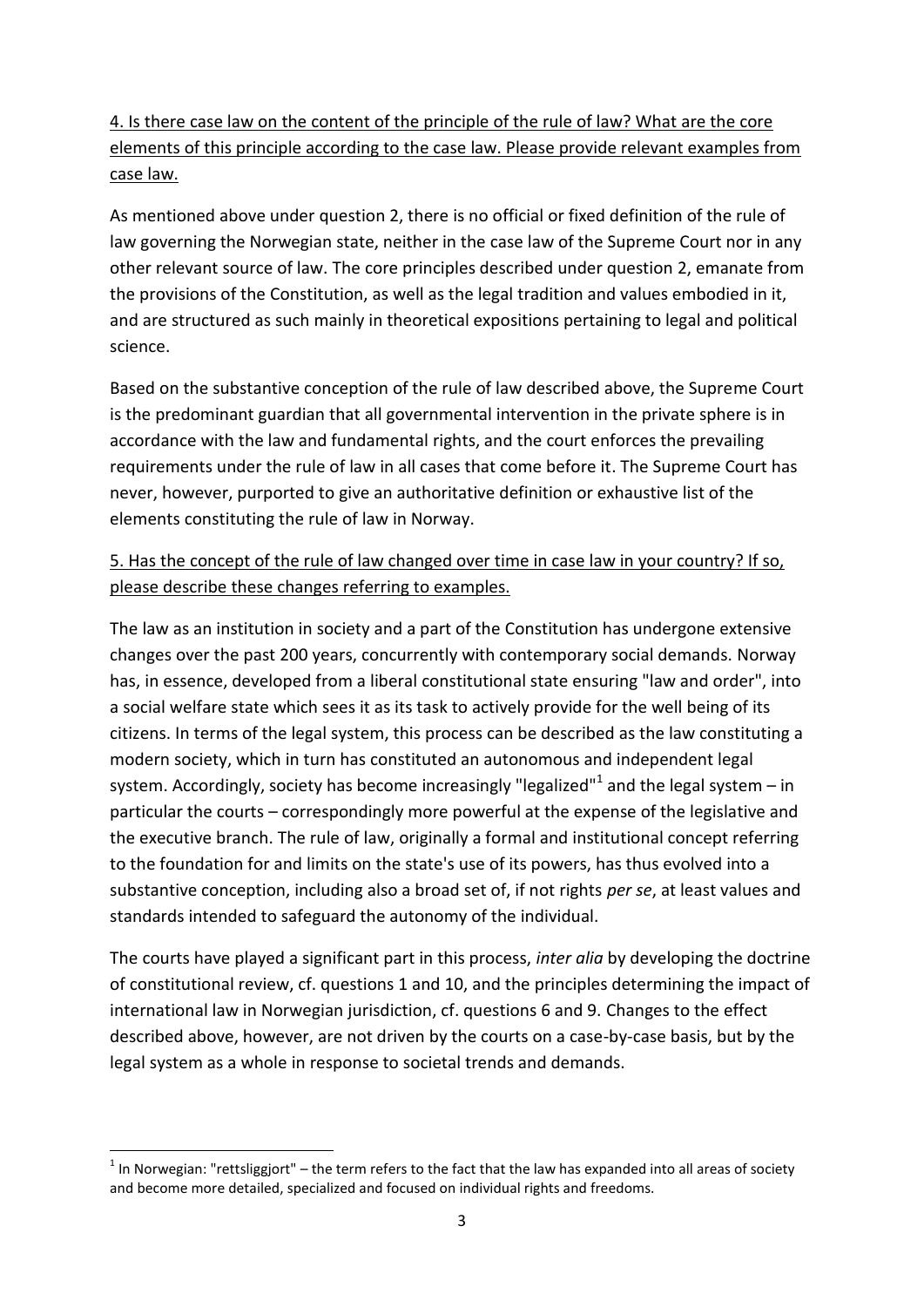# 6. Does international law have an impact on the interpretation of the principle of the rule of law in your country?

Yes, international law has had a remarkable impact on the development accounted for above under question 5. Particularly from the 1990s and onwards, Norwegian law has been increasingly influenced by international law, notably the European Convention on Human Rights and related case law from the European Court of Human Rights, and EU-law by way of the EEA Agreement<sup>2</sup>. Both of these "supranational" legal systems have made considerable contributions to the strengthening of individual rights and freedoms in Norwegian law, not only such as can be considered fundamental human rights, but also economic, social and cultural rights, and to the increased social and political significance of the national courts. Further more, several UN instruments (especially the Convention on the Rights of the Child, but also, i.a., the International Covenant on Civil and Political rights, the International Covenant on Economic, Social and Cultural Rights, , and the Convention on the Elimination of All Forms of Discrimination against Women) have made considerable impact on Norwegian law. A prominent example of this is the expansion of the "Bill of Rights" in the Constitution in May 2014, cf. question 1, which was – more or less – directly based on the parallel rights and freedoms in the general international human rights conventions.

### **II. New challenges to the rule of law**

**.** 

# 7. Are there major threats to the rule of law at the national level or have there been such threats in your country (e.g. economic crises)?

Norway is and has always been a relatively homogeneous society, with the benefit of not experiencing major internal conflicts. Accordingly, the call for paramount changes in the constitutive structures of the Norwegian society has never been overwhelmingly strong. It is fair to say, also, that we have never – at least not yet – encountered controversies of for example a political, economic, ethnical or religious nature of such depth and dimensions as to really challenge the basic structures or essential features of the Constitution, including the rule of law.

The closest we have come to a "major threat to the rule of law", is the German occupation during World War II, which effectively sat aside the Norwegian constitution. The justices of the Supreme Court, however, responded to this threat by withdrawing from their posts in the years 1941 to 1945. They thus denied legal justification of the occupant's ambition to undermine the Constitution, thereby actually defending the Constitution. Once back on duty after the liberation in 1945, the Supreme Court declared that the Constitution was again in force, and that the Court was prepared to protect it.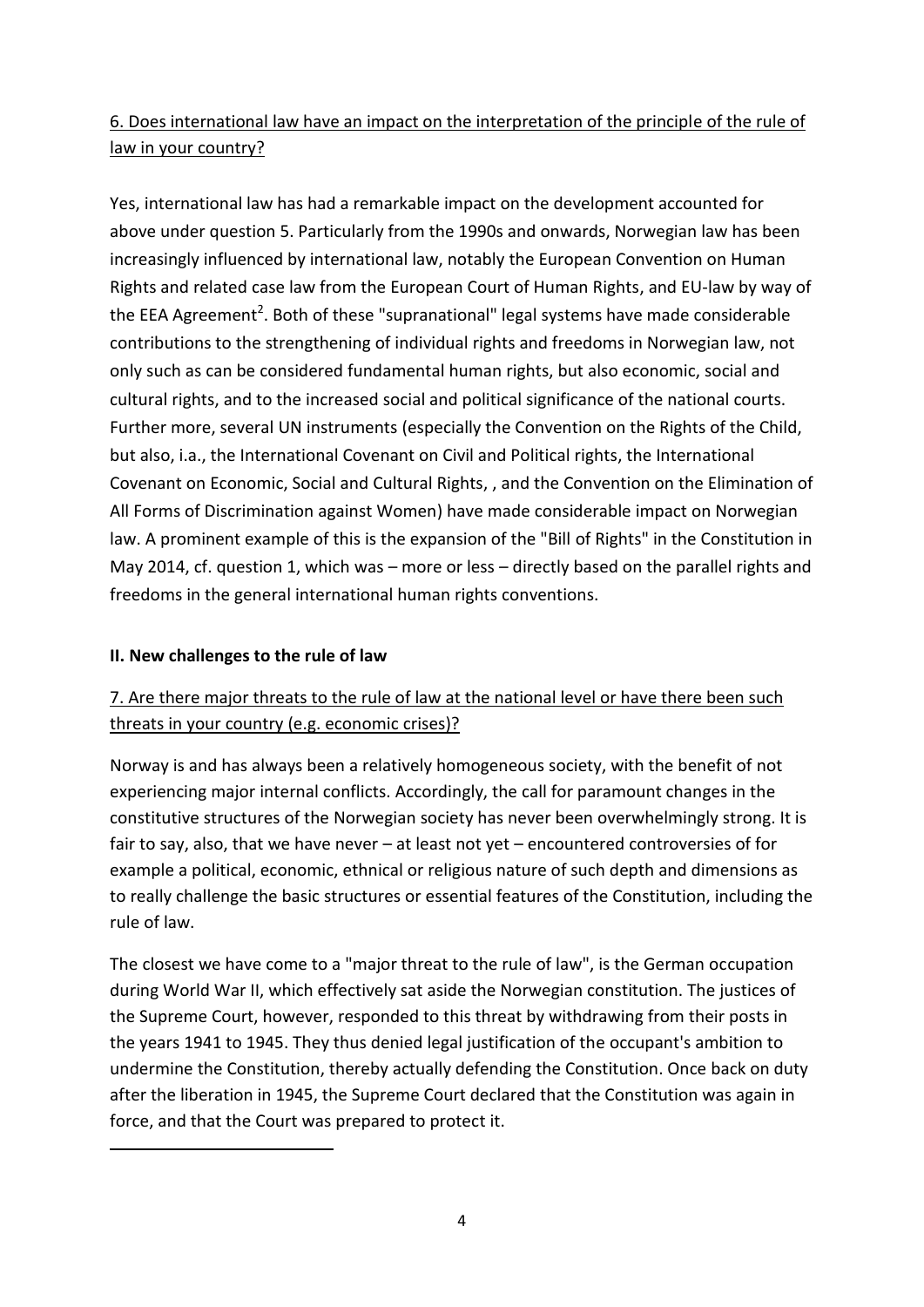### 8. Have international events and developments had a repercussion on the interpretation of the rule of law in your country (e.g. migration, terrorism)?

International events and developments such as migration and floods of refugees, terrorism and cybercrime, definitely challenge the existing structures of the rule of law also in Norway, by creating tension between governmental need for control and individual freedom. As previously mentioned, the role of the Supreme Court is limited to trying concrete cases brought before it through the means of an appeal. In cases where international events and developments may challenge individual rights, the court will, as in other cases, pay due attention to well established rights of judicial review and legal certainty.

Such trends entail that the importance of the legal system and the corresponding need for reliable legal aid and dispute resolution institutions will continue to increase, thus – at least in the longer term – posing ethical and professional challenges to the actors within the system.

9. Has your court dealt with the collisions between national and international legal norms? Have there been cases of different interpretation of a certain right or freedom by your court compared to regional/international courts (e.g. the African, Inter-American or European Courts) or international bodies (notably, the UN Human Rights Committee)? Are there related difficulties in implementing decisions of such courts/bodies? What is the essence of these difficulties? Please provide examples.

The Supreme Court is quite frequently faced with cases in which there is a potential conflict between national and international legal norms, and has developed specific principles for resolving such conflicts. Notably, after the constitutional reform in 2014 expanding the "Bill of Rights", the Supreme Court stated, in the so called "*Maria-case*" from 2015, that the fundamental rights of the Constitution must be interpreted "in the light of" their international counterparts. However, the Court underlined that it is the Supreme Court – not the international supervisory institutions – that is assigned the task of interpreting, clarifying and developing the fundamental rights of the Constitution.

The case law of the Supreme Court is generally in line with that of the relevant international courts and supervisory institutions, but the last couple of decades have brought a few examples of the Supreme Court's decisions being overturned by either the European Court of Human Rights or the UN Human Rights Committee. An illustrative example concerns the right of the accused to a reasoned decision in criminal cases. A reform of the criminal procedure in Norway in the middle of the 1990s, introduced a power for the courts of appeal to reject appeals without a main hearing if the appeal had no prospect of succeeding. Such decisions are based solely on the documents of the case, and originally, the courts were not required to give reasons for their decision to reject an appeal. The Supreme Court held in several cases that this system was in accordance with Article 14 of the UN Covenant on Civil and Political Rights. In 2007, however, the system was challenged before the UN Human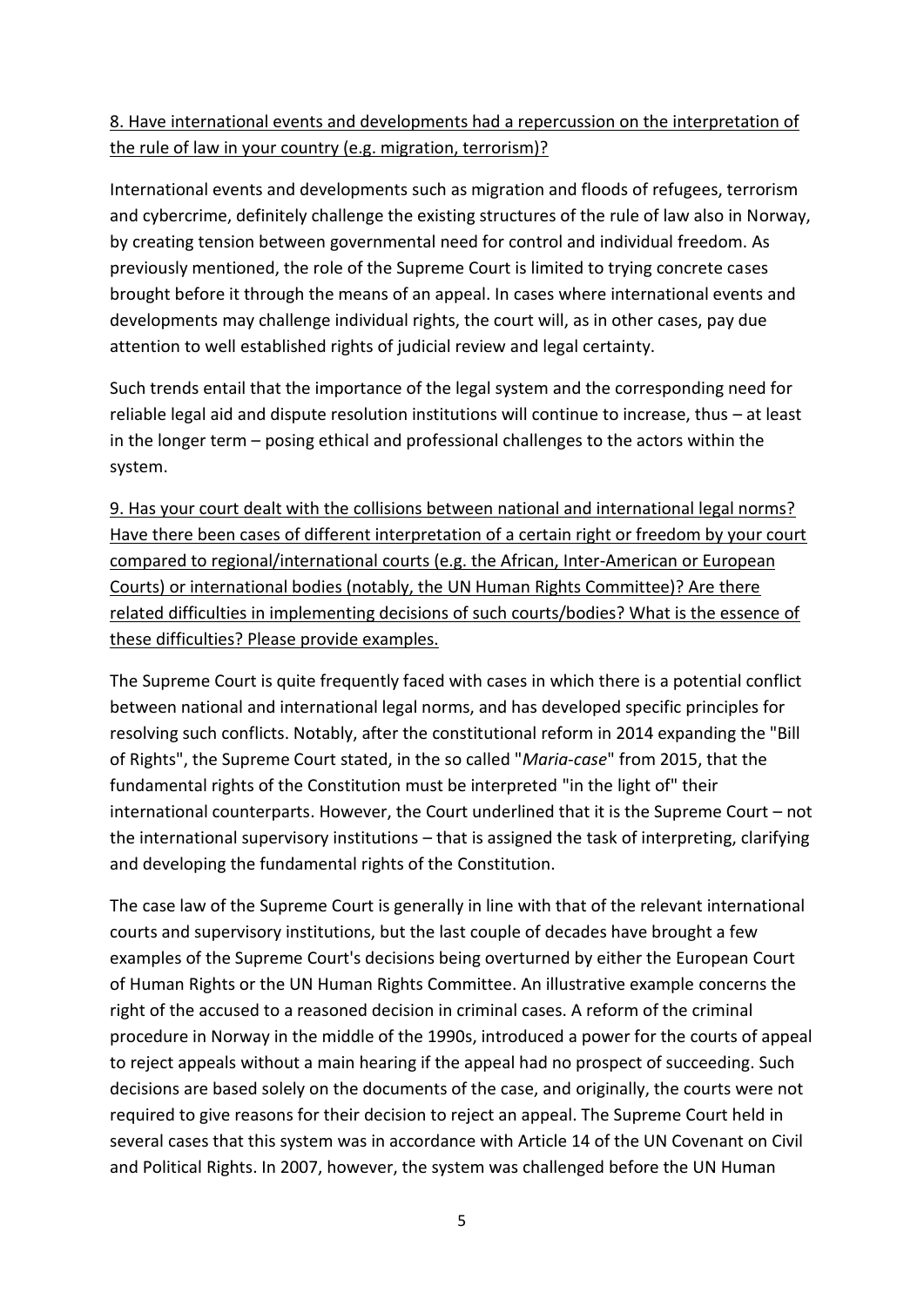Rights Committee, and the Committee concluded that "*the lack of a duly reasoned judgment, even if in brief form, providing a justification for the court's decision that the appeal would be unsuccessful*", impaired the effective exercise of the right to have one's own conviction reviewed. This Committee decision led the Supreme Court to state that the system could not be upheld, and shortly after that, the Criminal Procedure Act was amended to include a requirement that the decisions to reject appeals must be reasoned.

As this example shows, once a conflict has been established between national law and international law binding on Norway, both the Supreme Court and the other national authorities will take the necessary steps to harmonize national and international law. Thus, in general, the implementation of decisions by international courts/institutions at the national level, does not offer any particular difficulties.

#### **III. The law and the state**

## 10. What is the impact of the case law of your Court on guaranteeing that state powers act within the constitutional limits of their authority?

As mentioned above under question 1, section 89 of the Norwegian Constitution provides that in cases before the courts, the courts have a right and an obligation to review acts by governmental authorities to decide if they conflict with the Constitution. This power of review, which encompasses both statutes, regulations and administrative decisions, was developed, as said, in Supreme Court case law from the middle of the 19<sup>th</sup> century. Although the power is attributed also to the lower courts – the district courts and the courts of appeal – cases concerning constitutional issues will in practice always be appealed to the Supreme Court for a final and authoritative decision.

The Supreme Court can review statutes and other governmental acts only in concrete cases before it, where it is alleged that one or more specific provisions of such acts contravene the Constitution. A Supreme Court ruling to the effect that a statute is in defiance of the Constitution, will not in itself cause an annulment of the relevant statute – only the Parliament has the power to repeal statutes. Instead, the statute is set aside in the sense that is not applied in the specific case at hand, and in practice, it will be set aside also in subsequent cases until it is amended in accordance with the Supreme Court decision.

In the "*Kløfta-case*" from 1976, the Supreme Court adopted the *preferred position principle* developed by the US Supreme Court, entailing that the intensity of constitutional review varies in respect of the subject matter of the statute in question. In essence, this principle implies that the Court's scrutiny will be more intense as regards constitutional provisions protecting individual freedom and security, than it will in respect of provisions protecting economic positions.

The current case law of the Supreme Court demonstrates that the Court is readily prepared to apply and enforce constitutional rights, even in cases where the legislation in dispute is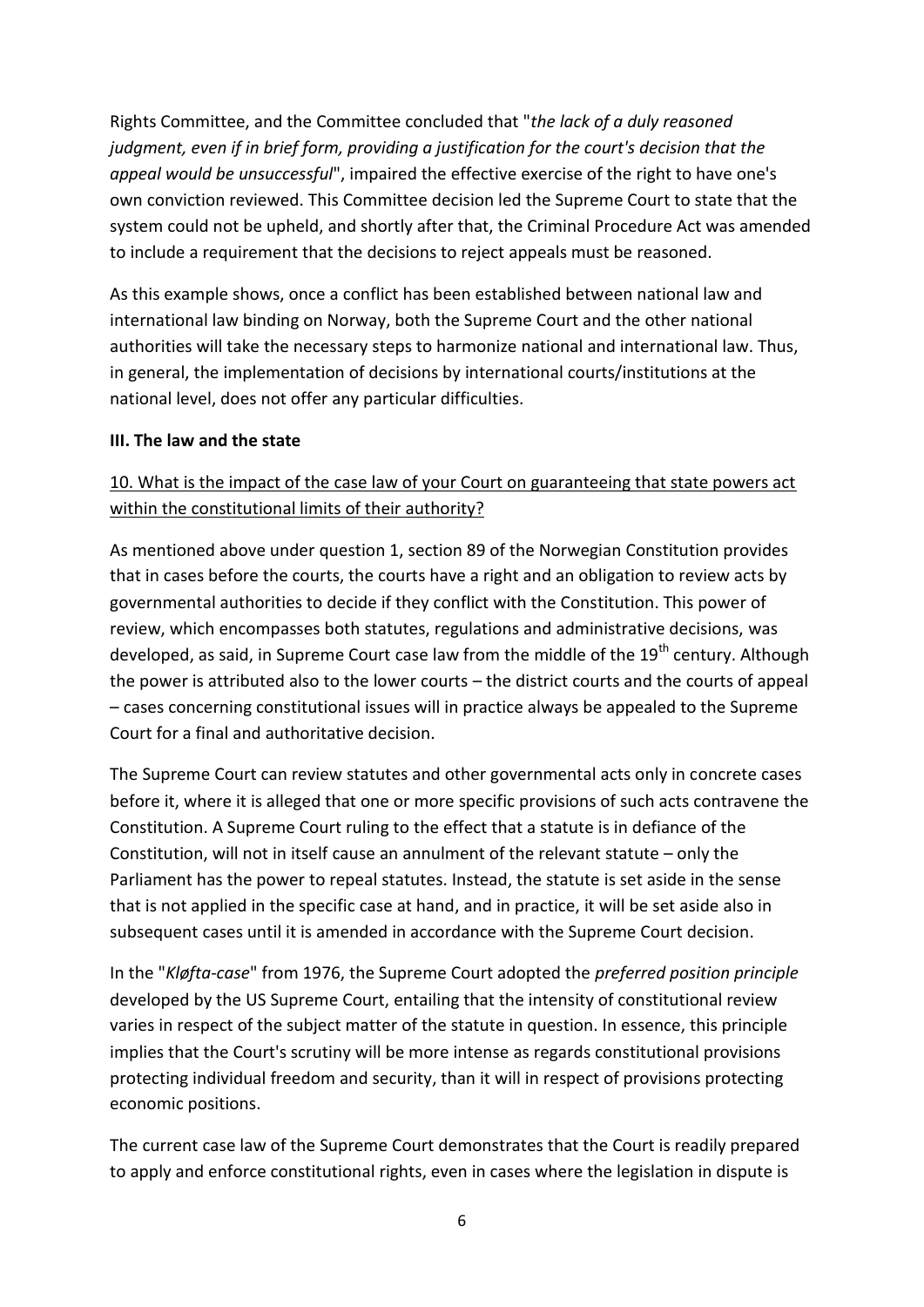the result of a political battle or a strong political will. The constitutional reform in 2014 also corroborates such "constitutionalism", partly by expanding the catalogue of individual rights and partly by emphasizing the Supreme Court's role as a constitutional court.

# 11. Do the decisions of your Court have binding force on other courts? Do other/ordinary courts follow/respect the case law of your Court in all cases? Are there conflicts between your Court and other (supreme) courts?

The decisions of the Supreme Court are binding on the lower courts in the sense that the Court reviews and/or annuls decisions by the lower courts on appeal to the Supreme Court. More generally, however, the Supreme Court's decisions constitute judicial precedent; the Court's interpretation of the law is universally valid in Norwegian jurisdiction and thus normative not only for the parties in a given case, but also for others who apply the law, including the lower courts, and for Norwegian citizens in general. This effect of the Supreme Court case law is rooted in our court hierarchy with the Supreme Court as the court of final instance, cf. section 88 of the Constitution, and in our legal tradition and custom.

In determining the state of the law, the lower courts will thus apply the case law of the Supreme Court as precedent. Furthermore, in the event that one or more cases unveil a need to adjust or develop existing case law from the Supreme Court, the question of deviating from such case law must be decided by the Supreme Court itself, usually in a Grand Chamber of 11 justices or by the Plenary Court. The doctrine of precedent functions according to its purpose, and the lower courts are obliged to apply the case law of the Supreme Court where relevant. The court system in Norway is structured in a single hierarchy. All cases must be filed before one of our 64 district courts which have full jurisdiction in all cases. The cases decided by the district court may be appealed to the courts of appeal, of which there are six, and from the latter to the Supreme Court, of which there is one. There are thus no conflicts between the Supreme Court and other Norwegian courts as we do not have a system with separate constitutional courts or administrative courts.

# 12. Has your Court developed/contributed to standards for law-making and for the application of law? (e.g. by developing concepts like independence, impartiality, acting in accordance with the law, non bis in idem, nulla poena sine lege, etc.).

Several principles concerning the rule of law, many of which to day are considered both fundamental and self evident, have been developed through case law. Many of these have been incorporated in the Constitution or codified in statutory law.

The primary formal requirements for the adoption of statutes and substantive requirements for their application, follow from the Constitution and the general human rights conventions, notably the European Convention on Human Rights. For example, the legislative procedure is described in section 76 to 79 of the Constitution, and section 96 establishes the principle of *nulla poena sine lege* – no punishment without law. These general requirements, however, are defined in the case law of the Supreme Court, and there is an abundance of decisions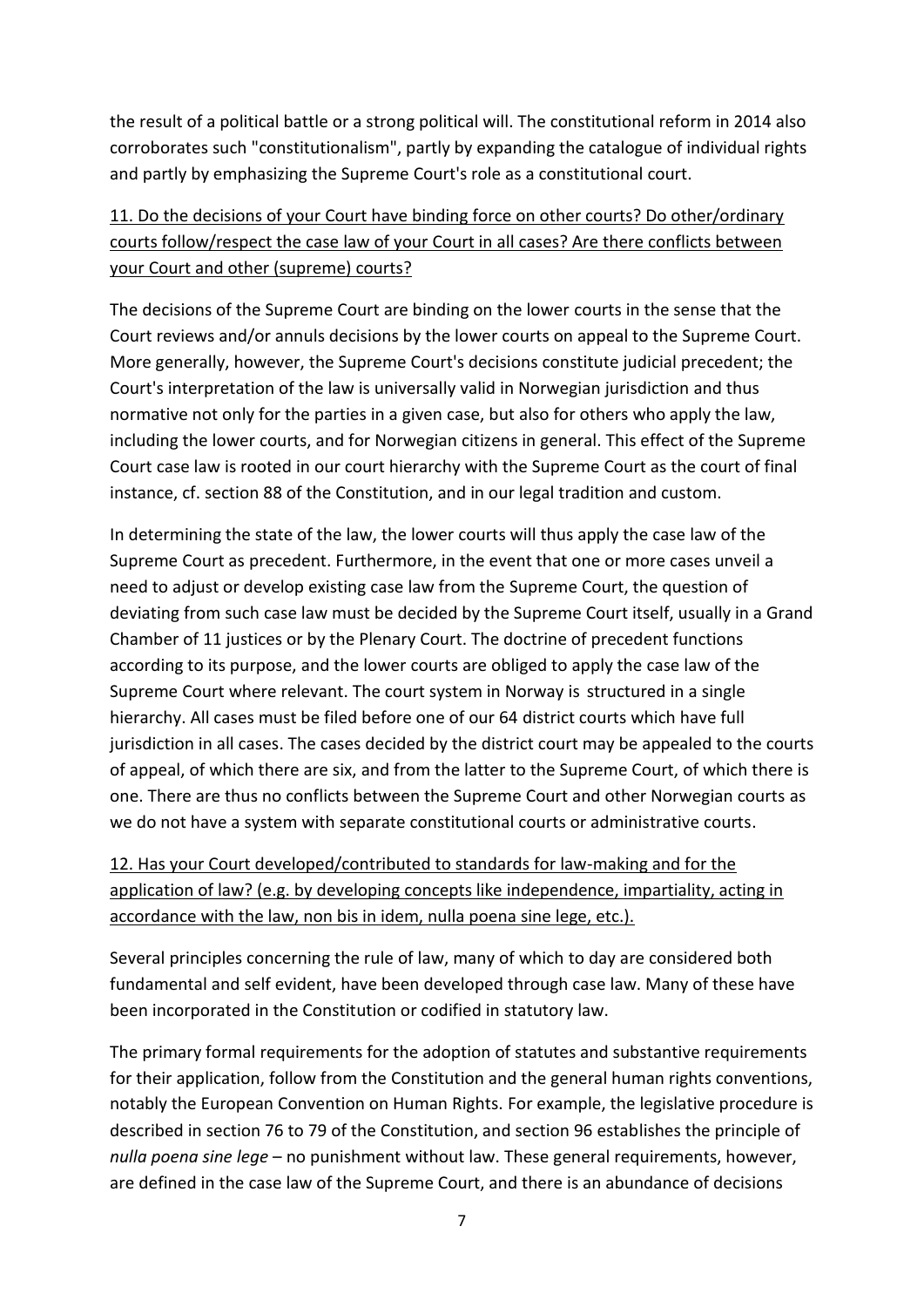regarding, *inter alia*, requirements of clarity and accessibility, access to court, fair trial, *ne bis in idem*/double jeopardy etc. The basis for developing this case law was strengthened by the constitutional reform of 2014, incorporating into the text of the Constitution the basic civil and political human rights, such as the right to a fair trial before an independent and impartial court within reasonable time and a general prohibition against deprivation of liberty without law.

## 13. Do you have case law relating to respect for the rule of law by private actors exercising public functions?

Pursuant to the Norwegian Public Administration Act section 1, third sentence, a private legal entity is considered an administrative body in cases where it exercises public authority prescribed by law. In such cases, which up to date are rare, the procedural rules of the Public Administration Act applies to the private person, although its general activity does not fall within the scope of the Act.

Private persons' accountability to the law when exercising public authority was a fact also before the adoption of the Public Administration Act in 1967. An example is a Supreme Court case from 1964, concerning the State Corn Enterprise ("*Statens kornforretning*"), which was organized as a private legal person with a statutory exclusive right to import and buy all grain feed for use in Norway. The relationship between the Corn Enterprise and private wholesalers was determined by contract, the conditions of which were largely dictated by the Corn Enterprise. Some of the terms were quite strict and could potentially exclude certain smaller wholesalers. The Supreme Court held in its ruling that a monopoly established by law could not lay down such strict conditions without statutory basis, and thus excluded the relevant conditions from the contract in dispute.

14. Are public officials accountable for their actions, both in law and in practice? Are there problems with the scope of immunity for some officials, e.g. by preventing an effective fight against corruption? Do you have case law related to the accountability of public officials for their actions?

The government and the municipalities are liable for negligence on the part of their officials, as regards both decisions and actions, pursuant to the general principles of the law of damages. There are also a number of different penal provisions criminalizing professional misconduct and fraud, corruption, extortion etc. Such provisions are generally enforced against civil servants to the same extent and in the same way as against other persons; civil servants evading criminal liability is not a widespread problem in Norway.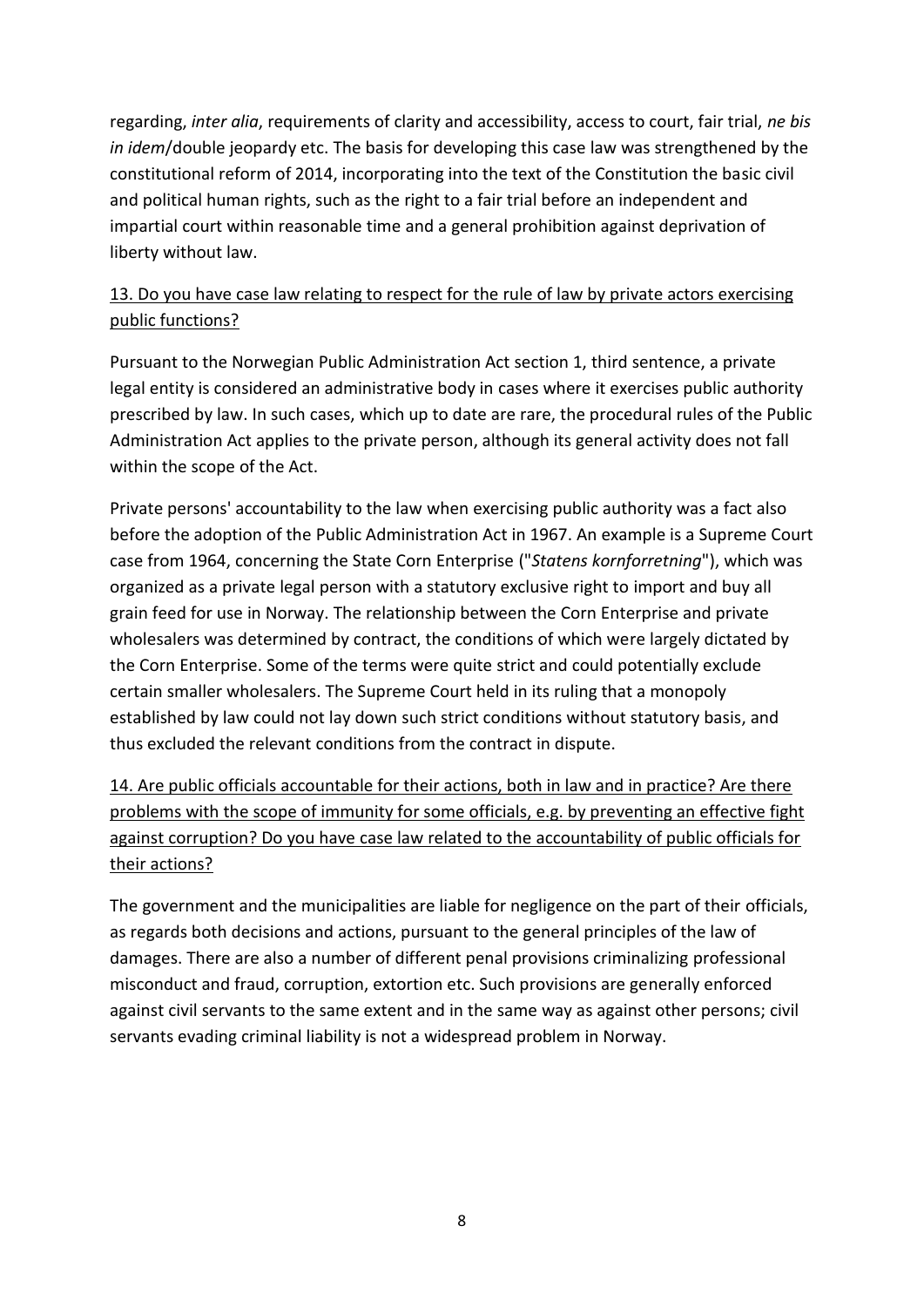#### **IV. The law and the individual**

## 15. Is there individual access to your Court (direct/indirect) against general acts/individual acts? Please briefly explain the modalities/procedures.

Individuals may challenge both general and individual acts through actions before the courts, provided the requirements of standing are fulfilled. The Norwegian Civil Procedure Act, section 1-3, expresses this as a requirement that the plaintiff must show a "sufficient and genuine need to have the asserted claim decided in relation to the defendant", i.e. that the plaintiff and the defendant have a sufficient connection to the subject matter in dispute so as to justify the court's entertainment of the dispute. As regards actions concerning the exercise of public authority, this entails that the relevant act must be either directed at the plaintiff directly, or affecting him or her in such a way that it is natural to allow him or her to advance his or her interest by way of an action before the courts.

If an individual desires to challenge either a general act, on account of, *inter alia*, inconsistency with the Constitution or the European Convention on Human Rights, or the validity of an individual act, he or she must institute proceedings before the competent district court; there is no possibility of filing a lawsuit directly before the Supreme Court. Provided the requirements of standing and other procedural requirements are met, the action will be tried and adjudicated by the district court. The judgment of the district court can be appealed to the competent court of appeal, which – provided there is no basis for dismissing or denying the appeal – will effect proceedings and adjudication, more or less in the same way as in district court. The judgment rendered by the court of appeal may in turn be appealed to the Supreme Court.

Because the purpose of the Supreme Court is a bit different than that of the lower courts – it focuses primarily on clarifying and developing the law, as opposed to dispute resolution, which is the main task of the lower courts – an appeal cannot be tried by the Supreme Court unless the Appeals Selection Committee of the Court consents pursuant to the Civil Procedure Act, section 30-4. Leave to appeal will be given only if the appeal concerns a legal issue that has a bearing beyond the scope of the specific case at hand, or if it is especially important for other reasons that the case is tried by the Supreme Court. It is safe to say, however, that if the case raises constitutional or human rights issues of a certain substance, the appeal will surely be allowed.

## 16. Has your Court developed case law concerning access to ordinary/lower courts (e.g. preconditions, including costs, representation by a lawyer, time limits)?

The primary procedural requirements pertaining to the concept of "access to court" are established in statutory law, complemented by the international requirements under, notably, the European Convention on Human Rights. Some statutory rules are largely general in nature and contain a fairly wide margin of discretion. Accordingly, they leave it to the courts to adapt the rules to contemporary social demands and conceptions of a "safe